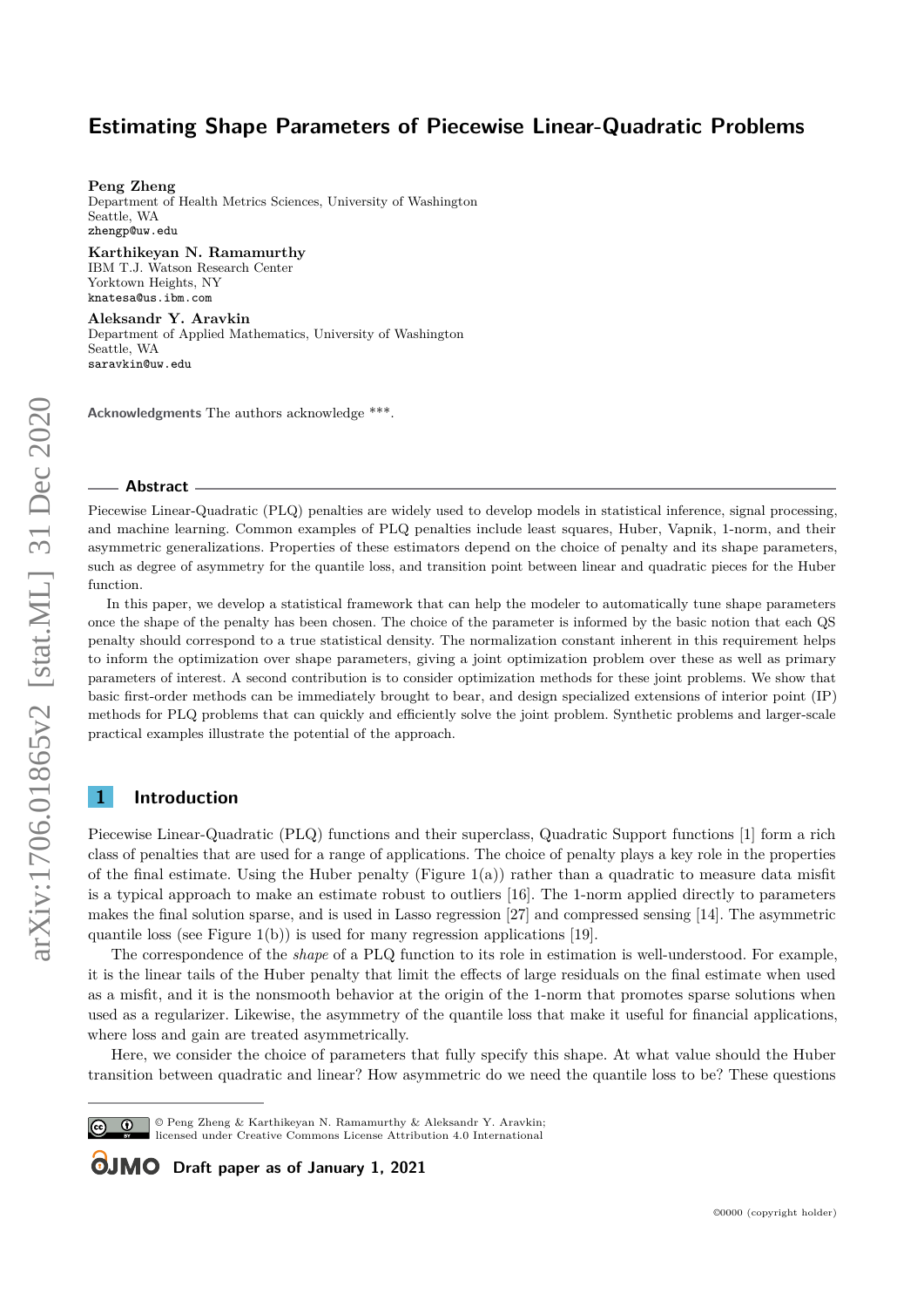<span id="page-1-0"></span>

**Figure 1** Huber and quantile families parametrized by *κ* and *τ* , with the quantile Huber parameterized by both.

are easily answered once we have residuals and estimates in hand, but they seem as difficult *a priori* as any other parameter selection problem.

Unknown parameters in are usually estimated using cross-validation or grid search. Standard methods require multiple solutions of any given learning problem, where a held-out dataset is used to evaluate each configuration [\[5\]](#page-13-1). More recently, Bayesian optimization [\[26,](#page-14-4) [17,](#page-14-5) [9,](#page-14-6) [18\]](#page-14-7) and random search [\[8,](#page-14-8) [21\]](#page-14-9) have come to the forefront as two popular techniques used to obtain meta-parameters in a very wide range of contexts.

While these techniques can be used to for the problems we consider, as well as a much more general problem class, their implementation is more expensive than solving a single problem instance — cross-validation, random search and Bayesian optimization require many instance evaluations.

Here we take a different tack, and build on the statistical perspective developed in [\[1\]](#page-13-0) to develop a simple modification of the PLQ estimation problem to infer shape parameters simultaneously with variables of interest. The most relevant works related to this paper focus on the relation between the quantile penalty and the asymmetric Laplace distribution(ALD) [\[31,](#page-14-10) [28,](#page-14-11) [7\]](#page-14-12). In particular, [\[7\]](#page-14-12) jointly estimate the model and the shape parameters for quantile penalty, and [\[28\]](#page-14-11) infer the joint posterior distribution of these parameters.

To explain the general idea, we look at two simple examples.

#### **1.1 Classic variance estimation in linear regression.**

As a warm-up, we consider the classic problem of estimating regression variables jointly with noise variance parameter in a linear Gaussian model. Take the basic statistical model

<span id="page-1-2"></span>
$$
y = Ax + \epsilon, \quad \epsilon \sim N(0, \sigma^2 I), \quad i = 1, \dots, n,
$$
\n<sup>(1)</sup>

we can find the maximum likelihood estimator for  $(x, \sigma^2)$  by maximizing

<span id="page-1-1"></span>
$$
p(x, \sigma^2 | y) \propto p(y | x, \sigma^2) = \prod_{i=1}^n \frac{1}{\sqrt{2\pi\sigma^2}} \exp((y_i - \langle a_i, x \rangle)^2 / 2\sigma^2)
$$

or equivalently by minimizing the negative log of this expression:

$$
\min_{x,\sigma^2} \frac{1}{2\sigma^2} \|y - Ax\|^2 + n \log(\sigma^2). \tag{2}
$$

In this simple case, the problem separates, and regardless of  $\sigma^2$  we have

$$
\hat{x} = (A^T A)^{-1} A^T b.
$$

Minimizing [\(2\)](#page-1-1) with respect to  $\sigma^2$ , we also get

$$
\hat{\sigma}^2 = ||y - A\hat{x}||^2/n,
$$

the average of empirical residuals squared. The main point to here is that the likelihood arising from the statistical model [\(1\)](#page-1-2) enables us to estimate  $\sigma^2$ . While the two variables separate in this case, in general the picture is more interesting, as we see in the next example.

## <span id="page-1-3"></span>**1.2 Simultaneous quantile estimation and regression.**

Consider Figure [2,](#page-2-0) where linear observations have been contaminated with asymmetric errors, i.e. they are more likely to be positive than negative. The data generating mechanism is shown in black. The linear regression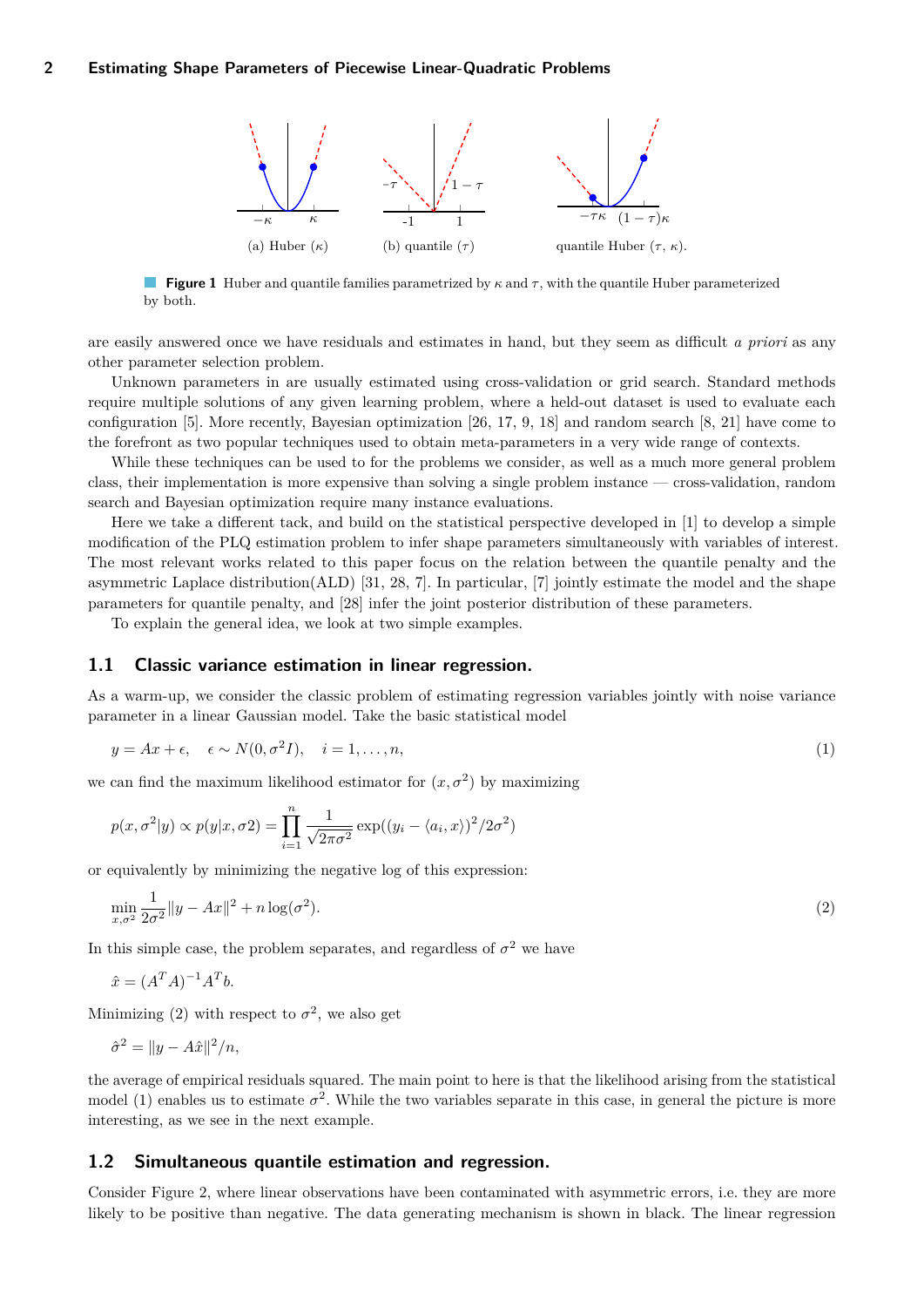<span id="page-2-0"></span>

**Figure 2** Left panel: regression from data with asymmetric errors. Data are shown in blue; true model in black; linear regression estimate in blue dash, and the new auto-tuned quantile estimate in red dash. Right: graph of  $\log(1/\tau + 1/(1 - \tau))$  in [\(4\)](#page-2-1). This term, derived in Section [3,](#page-4-0) acts as a barrier pushing the quantile estimator into (0*,* 1).

model for the data  $\{y_i, a_i\}$  is equivalent to the least square problem,

$$
\min_x \frac{1}{2} \|Ax - y\|^2
$$

where *x* contains slope and intercept. As expected, classic regression fails to capture the true mechanism because the errors are asymmetric, see blue dash in Figure [2.](#page-2-0)

In this case, we can actually recover the 'true' line by assuming the errors arise from an asymmetric generalization of the Laplace distribution:

<span id="page-2-2"></span>
$$
y_i = \langle a_i, x \rangle + \epsilon_i, \quad \epsilon_i \sim \exp(-\rho_\tau(\cdot)), \tag{3}
$$

where  $\tau \in [0,1]$  controlling the relative slopes to the left and right of 0, see Figure [1\(](#page-1-0)b). Solving for a *joint* maximum likelihood estimator for  $(x, \tau)$ , we get the fit in red dash in Figure [2.](#page-2-0) The estimator is derived by considering the density corresponding to [\(3\)](#page-2-2), and has the simple expression

<span id="page-2-1"></span>
$$
\min_{x,\tau \in [0,1]} q_{\tau}(Ax - b) + m \log \left( \frac{1}{\tau} + \frac{1}{1 - \tau} \right). \tag{4}
$$

where the last term arises from considering the normalization constant required to make  $\exp(-\rho_\tau(\cdot))$  a true statistical density, and is derived in Section [3,](#page-4-0) where the general approach is developed. In this simple example, the right solution is found by solving the single problem [\(4\)](#page-2-1) once, rather than considering multiple problem instances as we expect from classic approaches. The optimization problem itself is nonsmooth and nonconvex, but as we will see straightforward. The main thrust of the paper is to get a systematic way of formulating estimators such as [\(4\)](#page-2-1), understand their properties, and consider different algorithms for solving these problems.

#### **1.3 Contributions and Roadmap**

Building on the toolkit of PLQ penalties and corresponding densities developed in [\[1\]](#page-13-0), we use the bridge between penalties and densities to develop an extended likelihood formulation over both shape parameters *θ* and regression variables *x*. The key idea is encoded in the *normalization constant*, that arises from the statistical interpretation and essentially acts as a balance against the data to ensure the final shape parameters still yield a statistically valid model. We consider properties of the extended likelihood formulations over  $(x, \theta)$ . In many cases, we show that standard techniques (including proximal alternating minimization and variable projection) can be applied. We also build on the interior point method of [\[1\]](#page-13-0) to develop a new extended interior point approach tailored to these joint estimators.

The paper proceeds as follows. In Section [2](#page-3-0) we review PLQ functions, along with their conjugate representations, and examples. Conjugate representations are essential for solving PLQ models using interior point methods. In Section [3,](#page-4-0) we focus on the statistical interpretation, and derive the normalization constant needed to create joint estimators such as [\(4\)](#page-2-1). In Section [4,](#page-6-0) we consider optimization methods that can be applied to the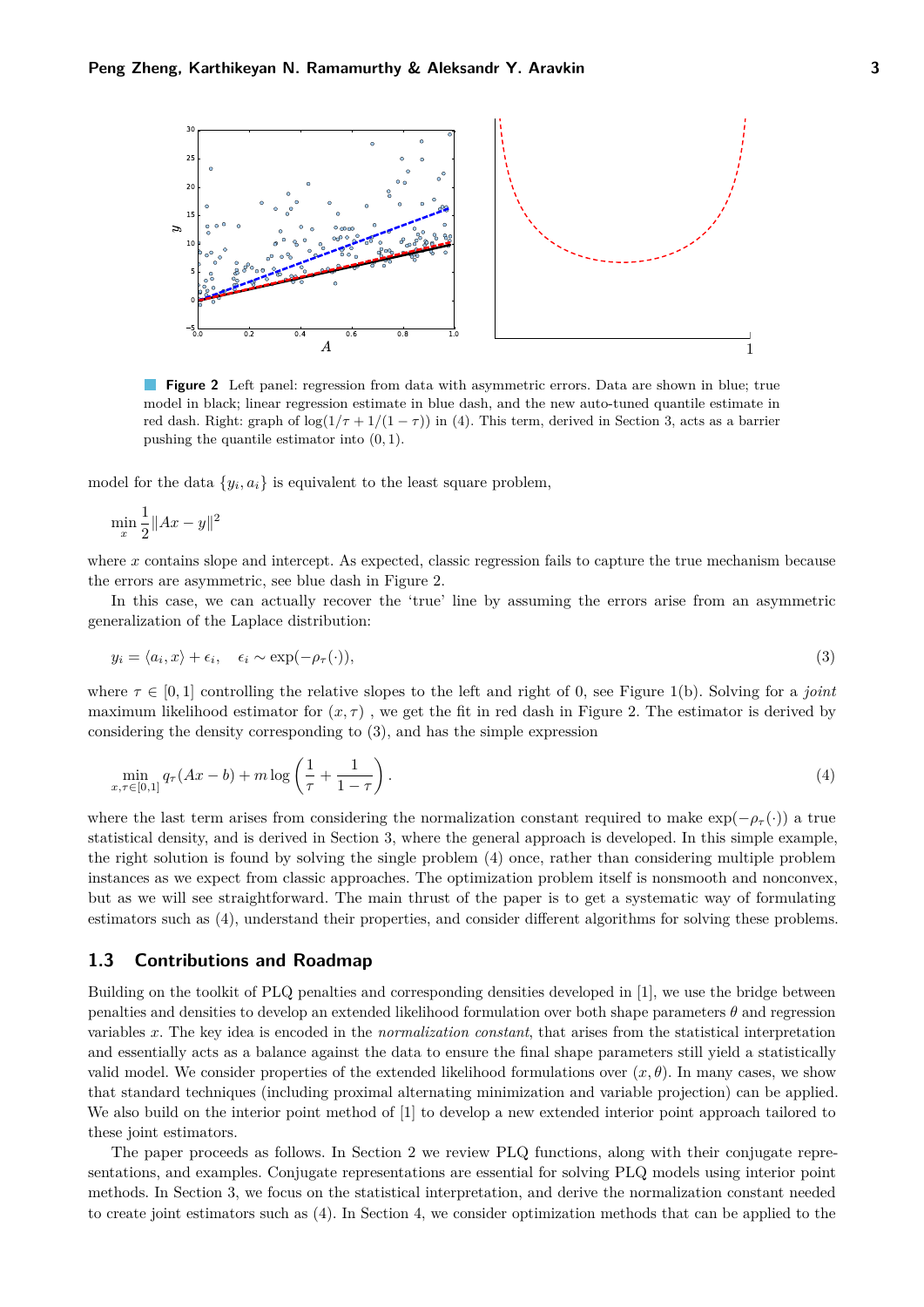new class of estimators, and derive a new customized interior point method for the class. In Section [5](#page-10-0) we provide synthetic verifications that show we can recover shape parameters and regression variables in simple examples. Section [6](#page-12-0) contains some applications of these ideas to real datasets, particularly focusing on self-tuning penalties for robust PCA.

# <span id="page-3-0"></span>**2 Quadratic Support Functions and Their Conjugate Representations**

Piecewise linear-quadratic (PLQ) functions [\[25,](#page-14-13) Definition 10.20] are convex functions whose domain can be represented as the union of finitely many polyhedral sets, relative to each of which the function can be written as a convex quadratic. These functions have a convenient representation using their convex conjugates.  $\triangleright$  Definition 1 (Convex conjugate). The *convex conjugate* of a function *f* is given by

$$
f^*(v) = \sup_u u^{\mathsf{T}} v - f(u).
$$

<span id="page-3-1"></span>A PLQ function is defined as the conjugate to a quadratic over a polyhedral set [\[25,](#page-14-13) Example 11.18]. Examples of common penalties used in statistical modeling, machine learning, and inverse problems can all be written using simple conjugates, as shown in Table [1.](#page-3-1) Quadratic support (QS) functions [\[1\]](#page-13-0) generalize PLQ functions generalize this class by removing the polyhedral set restriction [\[1\]](#page-13-0).

| Name                    | Conjugate Representation                                                                                                          |             |  |
|-------------------------|-----------------------------------------------------------------------------------------------------------------------------------|-------------|--|
| Huber                   | $h_{\kappa}(x) = \sup_{u \in [-\kappa,\kappa]} \left\{ ux - \frac{1}{2}u^2 \right\}$                                              | Fig. $1(a)$ |  |
| Quantile                | $q_{\tau}(x) = \sup_{u \in [-\tau, (1-\tau)]} \{ux\}$                                                                             | Fig. $1(b)$ |  |
| Quantile Huber          | $h_{\tau,\kappa}(x) = \sup_{u \in [-\kappa\tau,\kappa(1-\tau)]} \left\{ ux - \frac{1}{2}u^2 \right\}$                             | Fig. $1(c)$ |  |
| Least squares           | $\frac{1}{2}x^2 = \sup_u \{ux - \frac{1}{2}u^2\}$                                                                                 | Fig. $3(a)$ |  |
| Hinge                   | $h_{\epsilon}(x) = \sup_{u \in [-\tau, (1-\tau)]} \{u(x-\epsilon)\}\$                                                             | Fig. $3(b)$ |  |
| Vapnik                  | €<br>$\rho_{\epsilon}(x) = \sup_{u \in [0,1]^2}$<br>$x -$<br>, u<br>$\epsilon$                                                    | Fig. $3(c)$ |  |
| Smooth insensitive loss | $\epsilon$<br>$- \frac{1}{2} u^T u$ ,<br>$\rho_{\epsilon}^{h}(x) = \sup_{u \in [0,1]^2}$<br>, u<br>$x -$<br>$-1$                  | Fig. $3(d)$ |  |
| Elastic net             | $\theta$<br>$\frac{1}{2}u^T$<br>$\rho(x) = \sup_{u \in [0,1] \times \mathbb{R}}$<br>x, u<br>$\boldsymbol{u}$<br>$\mathbf{1}$<br>1 | Fig. $3(e)$ |  |



<span id="page-3-2"></span>

(a) quadratic (b) hinge,  $\epsilon = 0.5$  (c) Vapnik,  $\epsilon = 0.5$  (d) Huber insensitive loss (e) elastic net ( $\alpha = 0.5$ )

PLQ functions are closed under sums and affine compositions [\[1\]](#page-13-0), and we can explicitly define PLQ functions using their conjugate representation.

 $\triangleright$  Definition 2 (PLQ Functions and penalties.). A piecewise linear-quadratic (PLQ) function is given by

$$
\rho(r) = \sup_{u} \left\{ u^{\mathsf{T}} (Br - \bar{b}) - \frac{1}{2} u^{\mathsf{T}} M u : C^{\mathsf{T}} u \le \bar{c} \right\},\tag{5}
$$

where  $M \succeq 0$ , *B* is an injection, and  $U := \{u : C^{\mathsf{T}} u \leq \overline{c}\}$  is a polyhedral.

When  $0 \in U$ , we may call  $\rho$  a *penalty* to emphasize that it is non-negative.

The notion of *coercivity* is essential to the statistical interpretation of PLQs in the next section.

<span id="page-3-3"></span>**Figure 3** Eight QS penalties frequently used in machine learning. Huber and quantile losses are shown in Fig. [1.](#page-1-0)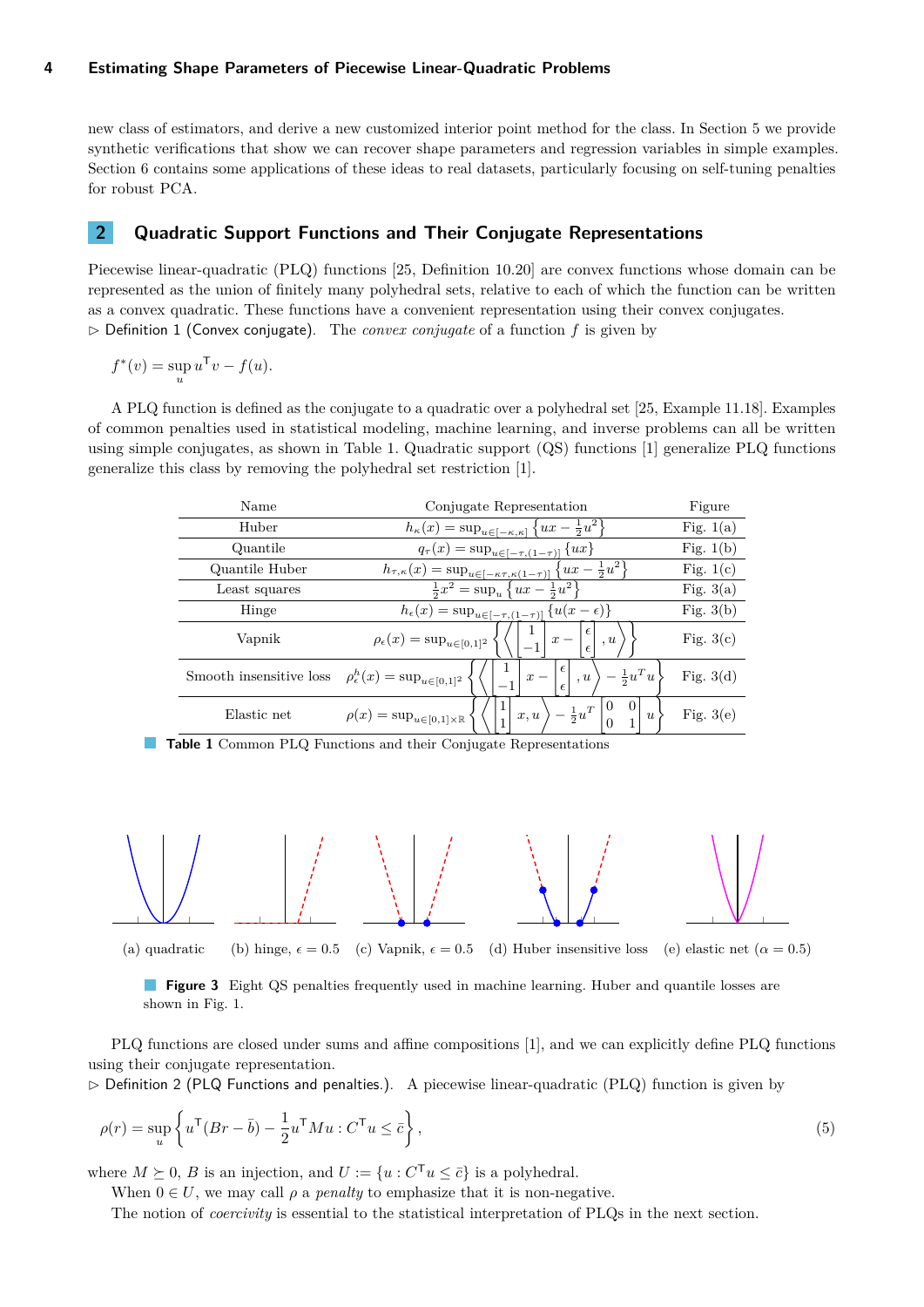$\triangleright$  Definition 3 (Coercivity). A function  $f(x)$  is coercive if

 $\lim_{|x| \to \infty} \inf_{f(x) = \infty} f(x) = \infty.$ 

Geometric conditions for coercivity of PLQs are given in [\[1,](#page-13-0) Theorem 10]. In the next section, we use PLQs and their properties to build a bridge to densities, which enable the joint likelihood approach.

## <span id="page-4-0"></span>**3 Statistical Model and Properties of Joint Objective**

To formulate a learning problem over spaces of penalties, we first review the relationship between penalties and corresponding residual distributions. We then use this relationship to develop a joint formulation for model and shape parameter inference, and characterize properties of the resulting objective function.

The relationship between penalties and associated densities can be made precise. Every coercive PLQ penalty is integrable. Given a coercive penalty  $\rho(r;\theta)$  whose shape is parametrized by  $\theta$ , we define an associated density

<span id="page-4-1"></span>
$$
p(r; \theta) = \frac{1}{n_c(\theta)} \exp[-\rho(r; \theta)], \quad \text{where} \quad n_c(\theta) = \int_{\mathbb{R}} \exp[-\rho(r; \theta)] \, dr. \tag{6}
$$

The term  $n_c(\theta)$  is a normalization constant that ensures that  $\rho(r;\theta)$  in [\(6\)](#page-4-1) is a true statistical density, i.e. it integrates to 1. These observations yield a simple recipe for extending a negative log likelihood in *x* (based on optimizing a PLQ penalty) to inform shape parameters *θ*. Specifically, given an optimization problem of the form

$$
\min_{x} \sum_{i=1}^{m} \rho(y_i - \langle a_i, x \rangle; \theta)
$$

we consider the extended problem

<span id="page-4-2"></span>
$$
\min_{x,\theta \in \mathcal{D}} \sum_{i=1}^{m} \rho(y_i - \langle a_i, x \rangle; \theta) + m \log[n_c(\theta)],\tag{7}
$$

where  $\theta$  may be restricted to a domain  $\mathcal{D}$ . For example, in the quantile regression problem in Section [1.2,](#page-1-3) we have  $\mathcal{D} = [0, 1]$  and

$$
\rho_{\tau}(x) = \begin{cases} (1-\tau)x & x \ge 0 \\ -\tau x & x \le 0 \end{cases}, \quad p(r;\tau) = \begin{cases} \exp(-(1-\tau)x) & x \ge 0 \\ \exp(-\tau x) & x \le 0 \end{cases}, \quad n_c(\tau) = \frac{1}{1-\tau} + \frac{1}{\tau}.
$$

The  $log(n_c)$  term acts as a barrier (see Figure [2\)](#page-2-0), pushing  $\tau$  away from the boundary points 0 and 1 into the interior  $(0, 1)$ , and favoring  $\tau = 0.5$ .

Interestingly, the log of the normalization constant for the quantile regression problem is smooth and strongly convex, but its gradient is not Lipschitz continuous. In the remainder of this section, we characterize theoretical properties of the general objective [\(7\)](#page-4-2).

<span id="page-4-3"></span> $\triangleright$  Assumption 4. To ensure the validity of the statistical viewpoint, we require  $\rho$  to satisfy:

**1.**  $\rho(r; \theta) > 0$  is a PLQ *penalty* for every  $\theta \in \mathcal{D}$ , so we have **non-negativity**.

**2.**  $\rho$  is *coercive* for any  $\theta \in \mathcal{D}$ , so we have **integrability**.

**3.** For any  $\theta_0 \in \mathcal{D}$ ,  $\rho(r;\theta)$  is  $C^2$  around  $\theta_0$  for almost every  $r \in \mathbb{R}$  (**smoothness in**  $\theta$ )

Under these assumptions, we can obtain formulas for the first and second derivatives of  $n_c(\theta)$ .

<span id="page-4-5"></span> $▶$  **Theorem 1** (smoothness of  $n_c(\theta)$ ). For  $n_c(\theta)$  in [\(6\)](#page-4-1), suppose Assumption [4](#page-4-3) holds and for  $\theta_0 \in \mathcal{D}$ , there exist *functions*  $g_k(r)$ ,  $k = 1, 2$ , such that,

- **1.** *for any unit vector*  $v$ *,*  $|\langle \nabla_{\theta} \exp[-\rho(r;\theta)], v \rangle| \leq g_1(r)$  *for any*  $\theta$  *around*  $\theta_0$ *,*
- 2. for any unit vector  $v$ ,  $\left|\left\langle \nabla_{\theta}^2 \exp[-\rho(r;\theta)]v, v\right\rangle\right| \leq g_2(r)$  for any  $\theta$  around  $\theta_0$ ,
- **3.**  $\int_{\mathbb{R}} g_k(r) dr < \infty, k = 1, 2.$

*then*  $n_c(\theta)$  *is*  $C^2$  *continuous around*  $\theta_0$  *and,* 

<span id="page-4-4"></span>
$$
\nabla n_c(\theta_0) = \int_{\mathbb{R}} \nabla_{\theta} \exp[-\rho(r; \theta_0)] dr,
$$
  

$$
\nabla^2 n_c(\theta_0) = \int_{\mathbb{R}} \nabla_{\theta}^2 \exp[-\rho(r; \theta_0)] dr.
$$
 (8)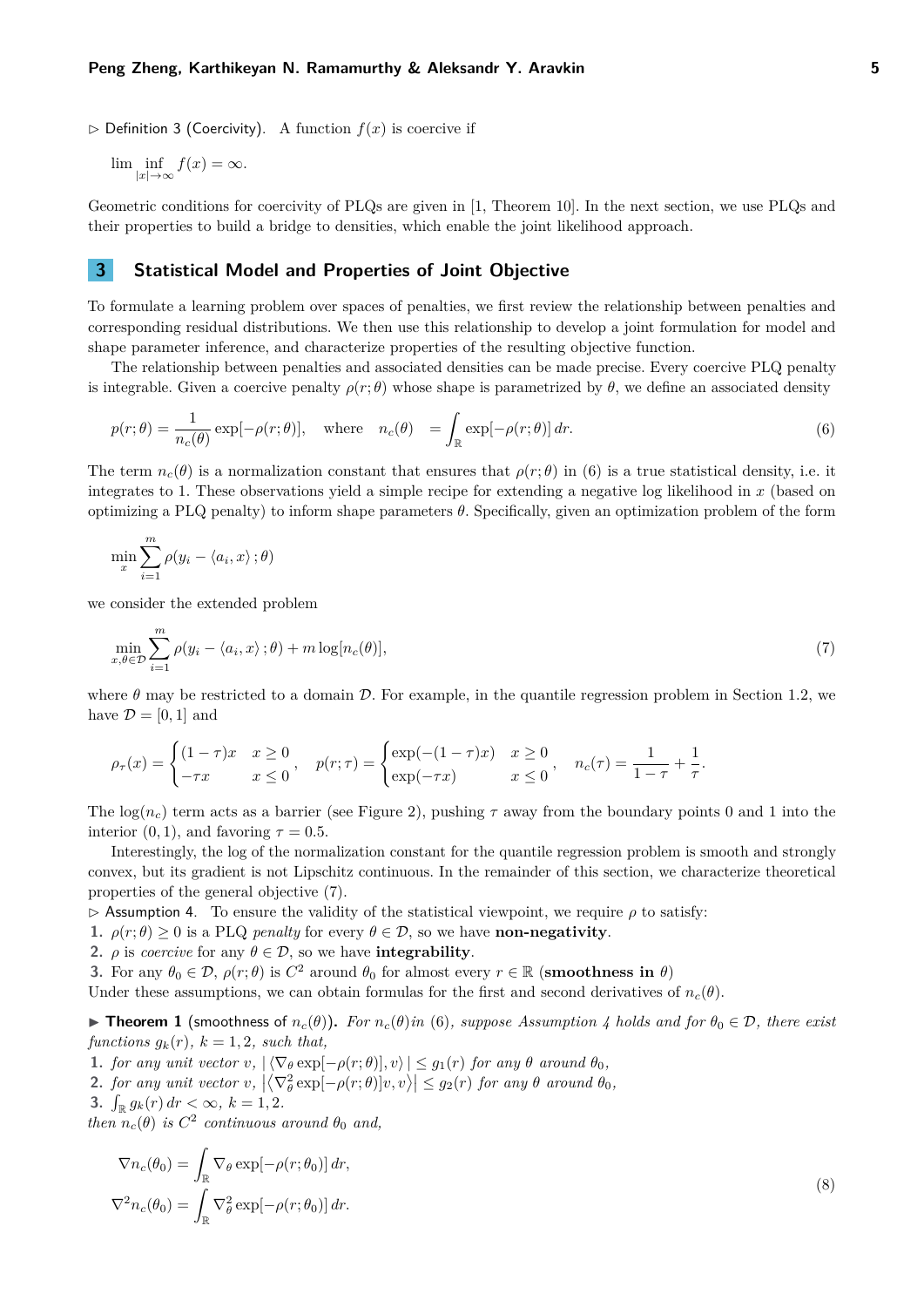The proof is elementary, and is included below for completeness.

**Proof.** From Assumption [4,](#page-4-3) we know that for any  $\theta_0 \in \mathcal{D}$ ,  $\nabla_{\theta} \exp[\rho(r; \theta_0)]$  and  $\nabla_{\theta}^2 \exp[\rho(r; \theta_0)]$  exist for almost every  $r \in \mathbb{R}$ . For any *h* such that  $||h||$  is small enough to make  $\theta_0 + h$  stay in the neighborhood of  $\theta_0$ . By applying mean value theorem, we have,

$$
n_c(\theta_0 + h) - n_c(\theta_0) = \int_{\mathbb{R}} \exp[-\rho(r; \theta_0 + h)] - \exp[-\rho(r; \theta_0)] dr = \int_{\mathbb{R}} \left\langle \nabla_{\theta} \exp[-\rho(r; \bar{\theta})], h \right\rangle dr
$$

$$
\Rightarrow \frac{n_c(\theta_0 + h) - n_c(\theta_0)}{\|h\|} = \int_{\mathbb{R}} \left\langle \nabla_{\theta} \exp[-\rho(r; \bar{\theta})], \frac{h}{\|h\|} \right\rangle dr
$$

where  $\bar{\theta}$  lie in segment with the end points  $\theta_0$  and  $\theta_0 + h$ . The first and third assumptions allow us to apply the dominant convergence theorem and get,

$$
\lim_{h \to 0} \frac{n_c(\theta_0 + h) - n_c(\theta_0)}{\|h\|} = \lim_{h \to 0} \int_{\mathbb{R}} \left\langle \nabla_{\theta} \exp[-\rho(r; \bar{\theta})], \frac{h}{\|h\|} \right\rangle dr = \int_{\mathbb{R}} \lim_{h \to 0} \left\langle \nabla_{\theta} \exp[-\rho(r; \bar{\theta})], \frac{h}{\|h\|} \right\rangle dr
$$
\n
$$
= \int_{\mathbb{R}} \left\langle \nabla_{\theta} \exp[-\rho(r; \theta_0)], v \right\rangle dr = \left\langle \int_{\mathbb{R}} \nabla_{\theta} \exp[-\rho(r; \theta_0)] dr, v \right\rangle
$$

where we set  $h = \alpha v$  and let  $\alpha \to 0^+$  and keep v fix as an unit vector. From the definition of the gradient we know that,

$$
\nabla n_c(\theta_0) = \int_{\mathbb{R}} \nabla_{\theta} \exp[-\rho(r; \theta_0)] dr.
$$

Following the same steps we could also show  $\nabla^2 c(\theta_0)$  exists and satisfies,

$$
\nabla^2 n_c(\theta_0) = \int_{\mathbb{R}} \nabla_{\theta}^2 \exp[-\rho(r; \theta_0)] dr.
$$

<span id="page-5-1"></span>The derivative formulas [\(8\)](#page-4-4) are used for first- and second-order methods to infer  $x$  and  $\theta$ . The parametrization conditions in  $\theta$  are satisfied by all piecewise linear-quadratic (PLQ) penalties. The theorem can also be applied to densities that are not log-concave. For instance, the Student's *t* density and associated penalty satisfy all assumptions of Theorem [1.](#page-4-5)

 $\blacktriangleleft$ 



**Figure 4** Level sets for value function  $v(\theta)$  [\(9\)](#page-6-1) for the quantile Huber model. The blue star is the maximum likelihood estimator, while the red dot represents the true parameters in the simulation.

In the quantile case [\(4\)](#page-2-1), the term  $\log[n_c(\theta)]$  is convex. We characterize sufficient conditions for convexity of  $\log[n_c(\theta)]$  for a general class of penalties  $\rho$ . The results can be derived using [\[11,](#page-14-14) Chapter 3.5].

<span id="page-5-0"></span>**Findam 2** (convexity of log[ $n_c(\theta)$ ]). Let  $n_c(\theta)$  be defined as in Theorem [1,](#page-4-5) and suppose Assumption [4](#page-4-3) holds. *We have the following results:*

**1.** *If*  $\rho(r; \theta)$  *is jointly convex in*  $r$  *and*  $\theta$ *, then*  $\log[n_c(\theta)]$  *is a concave function of*  $\theta$ *.*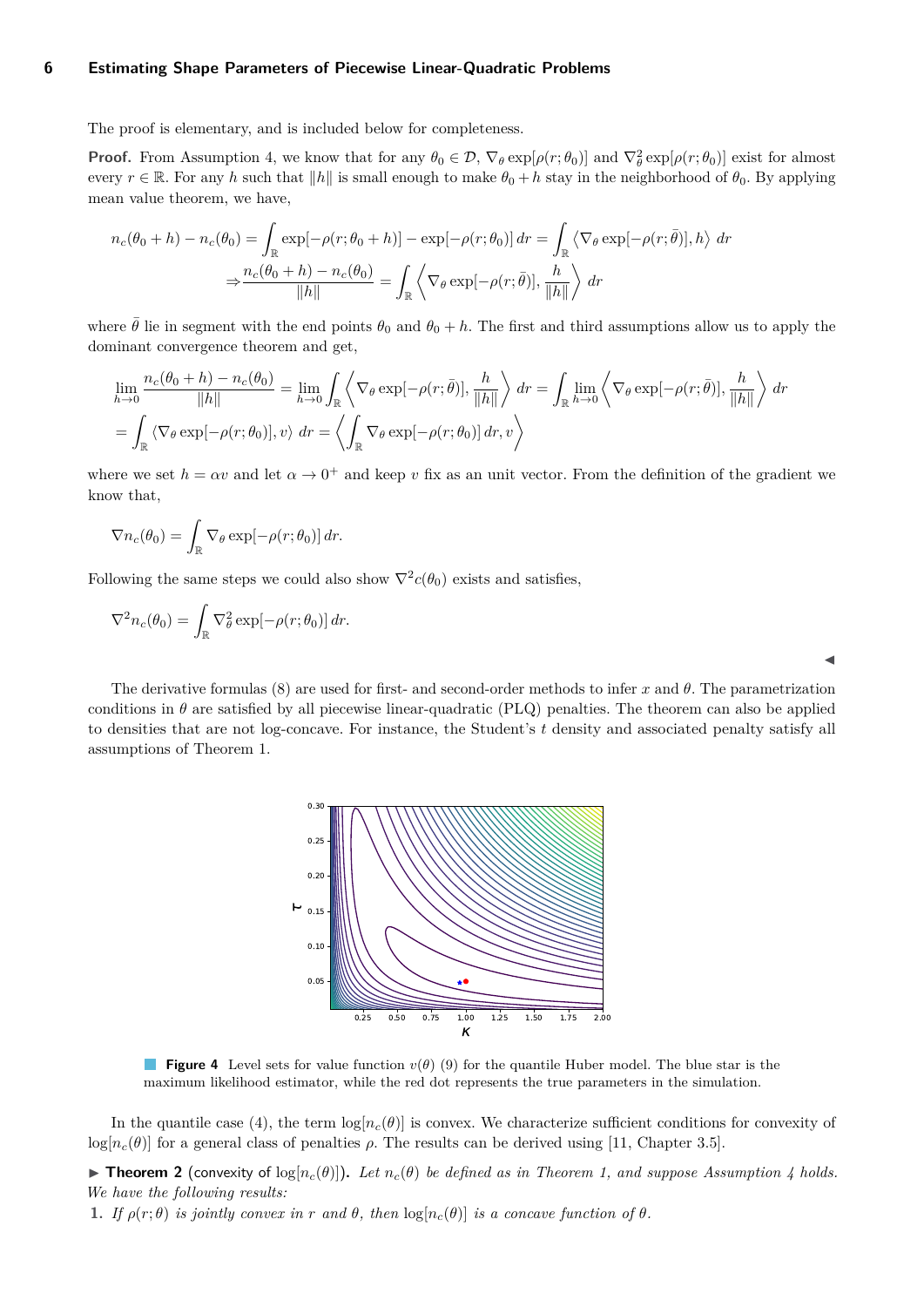## **2.** *If*  $\rho(r;\theta)$  *is concave with respect to*  $\theta$  *for every r,* then  $\log[n_c(\theta)]$  *is a convex function.*

Theorems [1](#page-4-5) and [2](#page-5-0) tell an interesting story. The log-normalization constant  $\log[n_c(\theta)]$  is nearly always smooth; even when the loss  $\rho$  is nonsmooth in *x*. The inference problem [\(7\)](#page-4-2) is *never quaranteed to be jointly convex* in  $(x, \theta)$ : if  $\rho(x; \theta)$  is jointly convex, then  $\log[n_c(\theta)]$  will be *concave*. This is intuitive, as we are attempting to learn both the model and error structure at the same time. Objective [\(7\)](#page-4-2) is generally nonsmooth and nonconvex. In the next section, we show how to optimize it using first and second order methods.

#### <span id="page-6-3"></span>**3.1 Level sets of the objective function and maximum likelihood estimate**

Although [\(7\)](#page-4-2) is non-convex, in many cases we can still find the global minimum in *θ*. To illustrate, we generate the samples  $\epsilon_i$  from distribution defined by quantile Huber function with  $\kappa = 1$  and  $\tau = 0.05$ , select a set of weights *x*, generate data  $y_i = \langle a_i, x \rangle + \epsilon_i$ , and plot the so called *value function* for [\(7\)](#page-4-2):

<span id="page-6-1"></span>
$$
v(\theta) = \min_{x} \sum_{i=1}^{m} \rho(y_i - \langle a_i, x \rangle; \theta) + m \log[n_c(\theta)].
$$
\n(9)

Evaluating  $v(\theta)$  requires solving a smooth convex problem in *x*, and thus problem [\(7\)](#page-4-2) reduces to minimizing [\(9\)](#page-6-1) in  $\theta$ . Results for the simple 2D case are shown in Figure [4.](#page-5-1)  $v(\theta)$  is non-convex (note the level sets), but there is a unique minimum that is close to the true parameters, and was found in every run by a local search. In the next section, we design methods that are far more efficient than optimizing  $v(\theta)$ .

## <span id="page-6-0"></span>**4 Optimization Methods for Joint PLQ and Shape Parameter Estimation.**

In this section, we discuss algorithms for [\(7\)](#page-4-2), and develop a new interior point method building on the PLQ optimization strategy of [\[1\]](#page-13-0) When  $\rho$  is smooth in x and  $\theta$ , we show how to apply Proximal Alternating Linearized Minimization (PALM) [\[10\]](#page-14-15) and Proximal Alternating Minimization (PAM) [\[6\]](#page-13-2). We also discuss variable projection (VP) type algorithms [\[4,](#page-13-3) [3\]](#page-13-4). These development is straightforward, but the log normalization constant  $\log(n_c(\theta))$ must be treated carefully, as its gradient does not have a global Lipschitz constant.

Requiring smoothness in *ρ* is restrictive, and the quantile regression example (**??**) has a nonsmooth *ρ*. The quantile penalty is not smooth, but it is PLQ. We use conjugate representations of PLQs in Section [2](#page-3-0) to extend interior point methods developed in [\[1\]](#page-13-0) to problem [\(7\)](#page-4-2) in Section [4.2.](#page-7-0)

#### <span id="page-6-5"></span>**4.1 PALM, PAM, and Variable Projection**

Several algorithms from existing literature can be brought to bear on problem [\(7\)](#page-4-2) when it is of the form

<span id="page-6-2"></span>
$$
\min_{x,\theta} H(x,\theta) + r_1(x) + r_2(\theta),\tag{10}
$$

under some mild assumptions on *H*. Here we briefly review PALM [\[10\]](#page-14-15), and PAM [\[6\]](#page-13-2) algorithms, as well as similar algorithms that partially minimize the objective in *θ*, known as *partial minimization* or *variable projection* [\[4,](#page-13-3) [3\]](#page-13-4).

The PALM and PAM algorithms [\[10\]](#page-14-15) can be used to minimize [\(10\)](#page-6-2) when *H* is  $C^1$ , with globally Lipschitz partial gradients, while the functions *r*<sup>1</sup> and *r*<sup>2</sup> are proper lower semicontinuous; in particular they are not required to be convex, finite-valued, or smooth. The term  $r_1(x)$  is useful if we need simple regularization and constraints on x, such as sparsity or non-negativity. Even though  $log[n_c(\theta)]$  is smooth (see Theorem [1\)](#page-4-5), it must be relegated to  $r_2(\theta)$ , since otherwise it violates the Lipschitz assumptions on the partial gradients of *H*. Therefore, to apply PALM or PAM to [\(7\)](#page-4-2), we take

<span id="page-6-4"></span>
$$
H(x,\theta) = \sum_{i=1}^{m} \rho(y_i - \langle a_i, x \rangle; \theta), \qquad r_2(\theta) = \delta_{\mathcal{D}}(\theta) + m \log[n_c(\theta)].
$$
\n(11)

Here  $\delta_{\mathcal{D}}$  is the indicator function for the set  $\mathcal{D}$ ,

$$
\delta_{\mathcal{D}}(\theta) = \begin{cases} 0 & \text{if } \theta \in \mathcal{D} \\ \infty & \text{if } \theta \notin \mathcal{D} \end{cases}.
$$

The PALM algorithm is detailed in Algorithm [1.](#page-7-1) The steps  $c_k$  and  $d_k$  are obtained from Lipschitz constants of the (partial) gradients of *H*. The PAM algorithm is given in Algorithm [2,](#page-7-2) with the same step sizes to facilitate an easier comparison.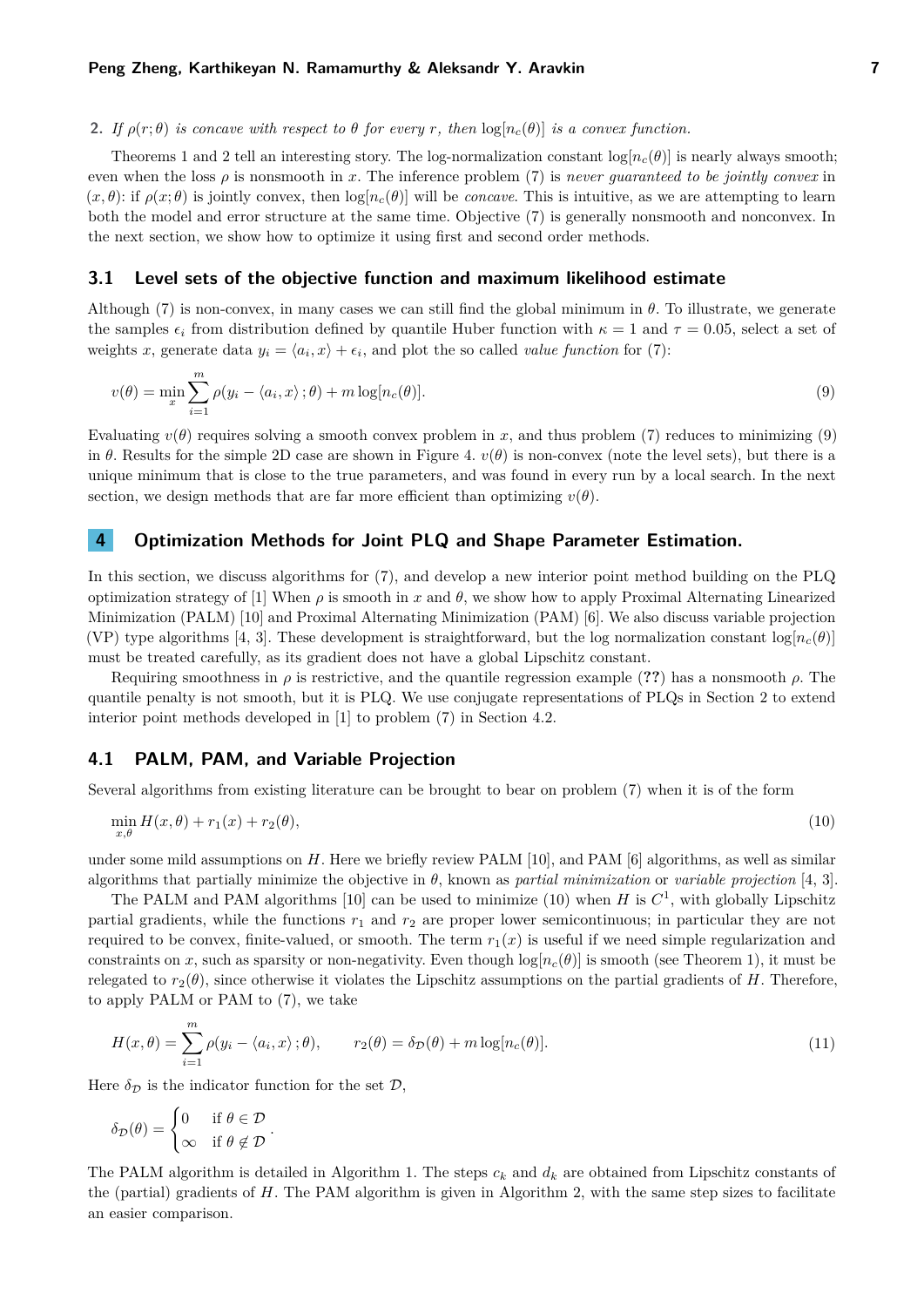PAM essentially requires the ability to partially minimize a quadratically regularized problem *H* with respect to both x and  $\theta$ . In many cases, one of these variables may be easier to solve for than the other; in Example [3.1,](#page-6-3)  $\theta$  has dimension 2. Variable projection algorithms [\[4,](#page-13-3) [3\]](#page-13-4) exploit the ability to fully minimize in one variable while applying an iterative approach in the other. Algorithm [3](#page-7-3) shows an example where we have chosen to optimize out *θ* for every iteration in *x.*

# <span id="page-7-1"></span>**Algorithm 1** PALM for [\(11\)](#page-6-4) **Require:** *A*, *y* 1: **Initialize**:  $x^0$ ,  $\theta^0$ 2: **while** not converge **do** 3:  $x^{k+1} \leftarrow \text{prox}_{\frac{1}{c_k}r_1}\left(x^k - \frac{1}{c_k}\nabla_x H(x^k, \theta^k)\right)$  $\theta^{k+1} \leftarrow \text{prox}_{\frac{1}{d_k}r_2}\left(\theta^k - \frac{1}{d_k}\nabla_{\theta}H(x^{k+1},\theta^k)\right)$ **return**  $x^k$  and  $\theta^k$

### <span id="page-7-2"></span>**Algorithm 2** PAM for [\(11\)](#page-6-4)

**Require:** *A*, *y* 1: **Initialize**:  $x^0$ ,  $\theta^0$ 2: **while** not converge **do** 3:  $x^{k+1} \leftarrow \min_x H(x, \theta^k) + r_1(x) + \frac{1}{c_k} ||x - x^k||^2$ 4:  $\theta^{k+1} \leftarrow \min_{\theta} H(x^{k+1}, \theta) + r_2(\theta) + \frac{1}{d_k} \|\theta - \theta^k\|^2$  $\mathbf{return} \; x^k \; \text{and} \; \theta^k$ 

#### <span id="page-7-3"></span>**Algorithm 3** VP for [\(11\)](#page-6-4), partially minimizing w.r.t. *θ*

**Require:** *A*, *y* 1: **Initialize**:  $x^0$ ,  $\theta^0$ 2: **while** not converge **do** 3:  $x^{k+1} \leftarrow \text{prox}_{\frac{1}{c_k}r_1}\left(x^k - \frac{1}{c_k}\nabla_x H(x^k, \theta^k)\right)$ 4:  $\theta^{k+1} \leftarrow \min_{\theta} H(x^{k+1}, \theta) + r_2(\theta)$ **return**  $x^k$  and  $\theta^k$ 

**Detail:** The prox operator of  $\log[n_c(\theta)]$  is not available in closed form for any examples of interest. Instead, it can be efficiently computed using the results of Theorem [1:](#page-4-5)

<span id="page-7-4"></span>
$$
\text{prox}_{\frac{1}{d_k}r_2}(\phi) = \arg\min_{\theta \in \mathcal{D}} \frac{1}{2d_k} ||\theta - \phi||^2 + \log[n_c(\theta)].\tag{12}
$$

In all examples of interest, *θ* is low dimensional; and we compute [\(12\)](#page-7-4) using Newton's method or an interior point method. This requires  $\nabla \log[n_c(\theta)]$  and  $\nabla^2 \log[n_c(\theta)]$ , which are calculated numerically using formulas [\(8\)](#page-4-4).

The PALM algorithm works well for large-scale shape inference problems with smooth *ρ*. We use it for the self-tuning RPCA experiments in Section [6.](#page-12-0)

# <span id="page-7-0"></span>**4.2 Interior Point method for nonsmoothly coupled nonconvex joint QS inference**

In this section, we use conjugate representations of PLQ penalties to develop an interior point method for the extended inference problem [\(7\)](#page-4-2):

 $\min_{x,\theta \in \mathcal{D}} \rho(x; \theta) + \log[n_c(\theta)].$ 

The approach converges superlinearly in practice, but each iteration requires solving a linear system. We solve these systems directly, and scaling issues are explored in Table [3.](#page-11-0) In practice, large-scale linear systems are solved iteratively, often using pre-conditioners [\[23\]](#page-14-16); we leave these developments for future work.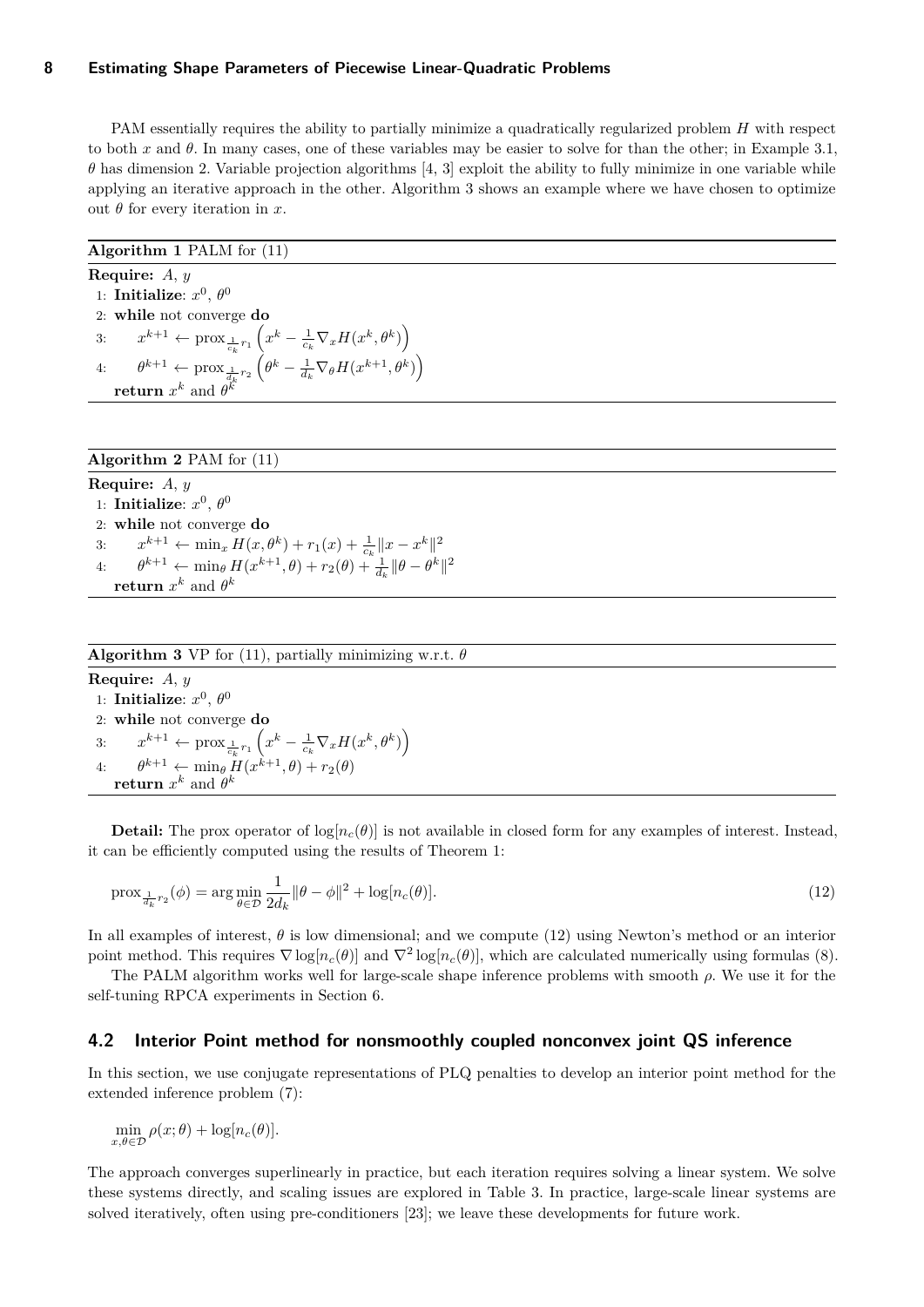#### **Peng Zheng, Karthikeyan N. Ramamurthy & Aleksandr Y. Aravkin 9**

To optimize PLQ penalties parametrized by  $\theta$ , we allow  $\bar{b}$  and  $\bar{c}$  to be affine functions of  $\theta$ , and assume  $\mathcal D$  is also polyhedral:

$$
\bar{b} = G^{\mathsf{T}}\theta + b, \quad \bar{c} = H^{\mathsf{T}}\theta + c, \quad \mathcal{D} = \{\theta : S^{\mathsf{T}}\theta \le s\}.
$$

We then solve a saddle point for primal variables *x*, conjugate variables *u*, and shape parameters  $\theta$ :

<span id="page-8-0"></span>
$$
\min_{x, S^{\mathsf{T}}\theta \le s} \sup_{u} \left\{ u^{\mathsf{T}} [B(Ax - y) - G^{\mathsf{T}}\theta - b] - \frac{1}{2} u^{\mathsf{T}} M u : C^{\mathsf{T}} u \le H^{\mathsf{T}}\theta + c \right\} + m \log[n_c(\theta)] \tag{13}
$$

For example, the self-tuning quantile penalty [\(4\)](#page-2-1) is written as

$$
\min_{x,\tau \in \mathcal{C}_1} \sup_{(u,\tau) \in \mathcal{C}_2} \left\{ u^\mathsf{T} (Ax - b) + m \log \left( \frac{1}{\tau} + \frac{1}{1 - \tau} \right) \right\}.
$$
\n
$$
\mathcal{C}_1 := \left\{ \tau : \begin{bmatrix} 1 \\ -1 \end{bmatrix} \tau \leq \begin{bmatrix} 1 \\ 0 \end{bmatrix} \right\}, \quad \mathcal{C}_2 = \left\{ (u,\tau) : \begin{bmatrix} 1 \\ -1 \end{bmatrix} u \leq - \begin{bmatrix} 1 \\ 1 \end{bmatrix} \tau + \begin{bmatrix} 1 \\ 0 \end{bmatrix} \right\}.
$$

Interior point (IP) methods apply damped Newton to a relaxation of the optimality conditions of [\(13\)](#page-8-0),

#### <span id="page-8-1"></span>**Algorithm 4** Interior point method for QS with  $\theta$  estimation

**Require:** *A*, *y*, *B*, *b*, *C*, *c*, *G*, *H*, *S*, *s* 1: **Initialize**:  $z^0$ ,  $k \leftarrow 0$ ,  $\mu = 1$ 2: **while** not converged **do** 3:  $p \leftarrow \nabla F_{\mu}(z^k)^{-1} F_{\mu}(z^k)$ 4:  $\alpha \leftarrow \text{LineSearch}(z^k, p), \text{ using } ||F_\mu(\cdot)||$ 5:  $z^{k+1} \leftarrow z^k - \alpha p$ 6:  $\mu \leftarrow 0.1$  (Average complementarity conditions)  $\mathbf{return}\,\,z^{k+1}$ 

see [\[20,](#page-14-17) [22,](#page-14-18) [30\]](#page-14-19). Let  $F(z)$  denote of optimality conditions for problem [\(13\)](#page-8-0), with  $z = (x, u, \theta, \lambda)$ , where  $\lambda$  are dual variables for inequality constraints  $C^{\mathsf{T}} u \leq H^{\mathsf{T}} \theta + c$  and  $S^{\mathsf{T}} \theta \leq s$ , and let  $F_{\mu}(z)$  denote the relaxed system obtained by using a logarithmic barrier with parameter  $\mu$ . The IP method is summarized in Algorithm [4.](#page-8-1)

We introduce a log-barrier for the conjugate variables  $u$  and shape parameters  $\theta$  as follows.

$$
\delta_{\mathcal{D}}(\theta) \approx -\mu \mathbf{1}^{\mathsf{T}} \log(s - S^{\mathsf{T}} \theta),
$$
  

$$
\delta_{\{(u,\theta)|C^{\mathsf{T}}u \leq H^{\mathsf{T}}\theta + c\}}(u,\theta) \approx -\mu \mathbf{1}^{\mathsf{T}} \log(c + H^{\mathsf{T}}\theta - C^{\mathsf{T}}u).
$$

As  $\mu \downarrow 0$ , the barriers approach true indicator functions for the D and U. The parameter  $\mu$  is decreased to a specified tolerance as the optimization proceeds. For fixed  $\mu$ , the approximate subproblem with fixed  $\mu$  can itself be written as a saddle point system:

$$
\min_{x,\theta} \sup_{u} \left\{ u^{\mathsf{T}} [B(Ax - y) - G^{\mathsf{T}}\theta - b] - \frac{1}{2} u^{\mathsf{T}} M u + \mu \mathbf{1}^{\mathsf{T}} \log(c + H^{\mathsf{T}}\theta - C^{\mathsf{T}}u) \right\} + m \log[n_c(\theta)] - \mu \mathbf{1}^{\mathsf{T}} \log(s - S^{\mathsf{T}}\theta)
$$
\n(14)

We introduce dual variable *q* as a function of the slacks *d*:

$$
d := \begin{bmatrix} c \\ s \end{bmatrix} - \begin{bmatrix} C^{\mathsf{T}} & -H^{\mathsf{T}} \\ 0 & S^{\mathsf{T}} \end{bmatrix} \begin{bmatrix} u \\ \theta \end{bmatrix}, \quad D := \text{diagm}(d), \quad q := \mu D^{-1} \mathbf{1}, \qquad Q := \text{diagm}(q), \quad z := [q, u, x, \theta]^{\mathsf{T}}
$$

and form the KKT system,

$$
F_{\mu}(z) = \begin{bmatrix} Dq - \mu \mathbf{1} \\ B(Ax - y) - G^{\mathsf{T}}\theta - b - Mu + \begin{bmatrix} -C & 0 \end{bmatrix} q \\ A^{\mathsf{T}}B^{\mathsf{T}}u \\ -Gu + m\nabla \log[n_c(\theta)] + \begin{bmatrix} H & S \end{bmatrix} q \end{bmatrix}
$$
(15)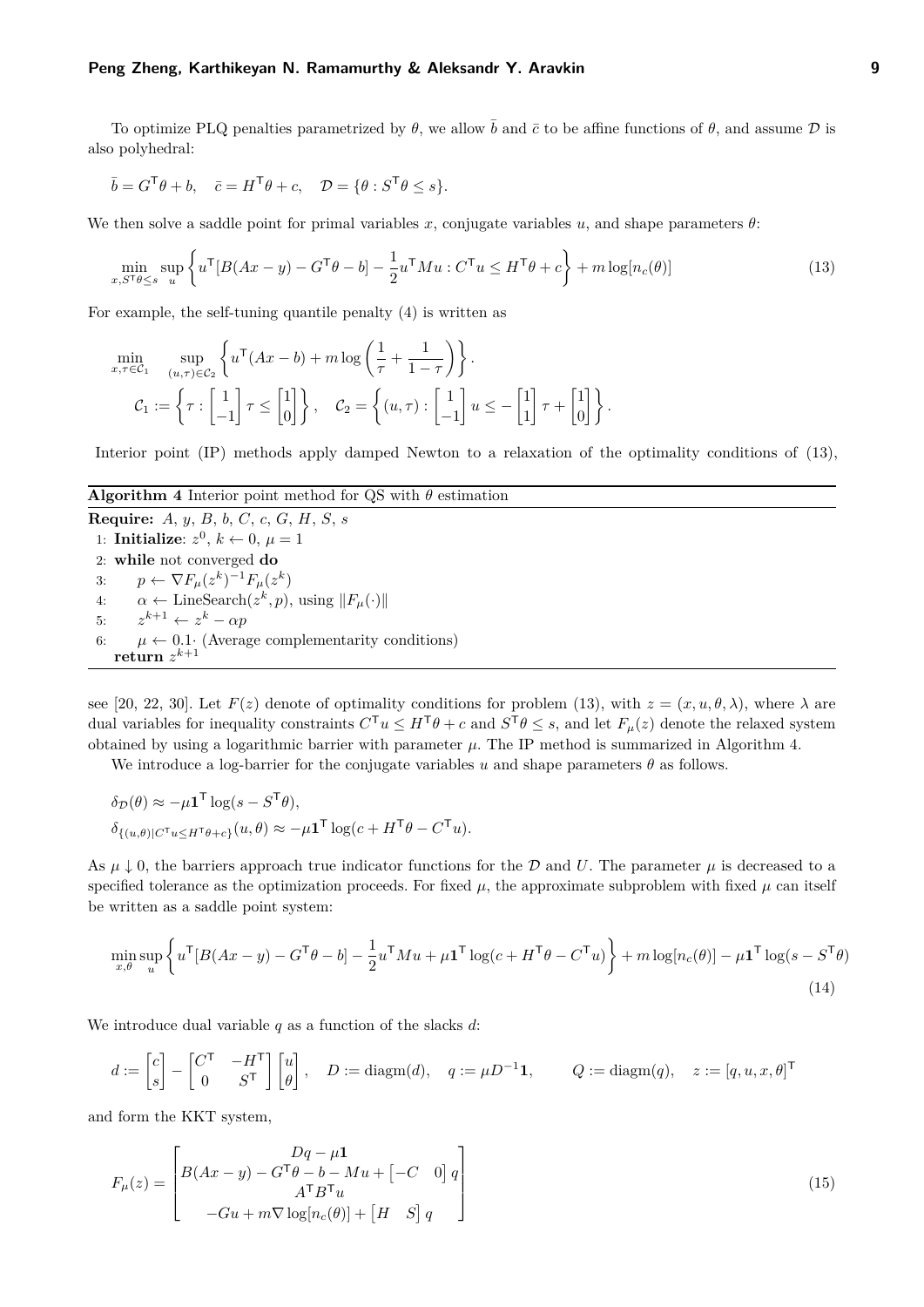The Jacobian matrix  $F_{\mu}^{(1)}$  of the system is given by

<span id="page-9-0"></span>
$$
\nabla F_{\mu}(z) = \left[\begin{array}{c|c} D & Q \begin{bmatrix} -C^{\mathsf{T}} \\ 0 \end{bmatrix} & Q \begin{bmatrix} H^{\mathsf{T}} \\ -S^{\mathsf{T}} \end{bmatrix} \\ \hline \begin{bmatrix} -C & 0 \end{bmatrix} & -M & BA & -G^{\mathsf{T}} \\ \hline \begin{bmatrix} H & S \end{bmatrix} & -G & m\nabla^2 \log(n_c) \end{array}\right]
$$
(16)

Algorithm [4](#page-8-1) is a damped Newton iteration to find the stationary point of  $F_\mu$ . At each iteration, we shrink the  $\mu$ to be a fraction of the current average complementarity conditions, just as in the implementation used in [\[1,](#page-13-0) [2\]](#page-13-5).

We can apply block Gaussian elimination to obtain conditions that make the algorithm implementable. We state the result as a siimple theorem.

**► Theorem 3** (IP implementability). Suppose that the PLQ penalty is nondegenerate, that is  $null(C) \cap null(M) =$ {0}*, and that the linear model A is full-rank. Then the interior point iteration*

<span id="page-9-1"></span>
$$
p = \nabla F_{\mu}(z^k)^{-1} F_{\mu}(z^k)
$$

*is implementable when a certain square symmetric system is invertible:*

$$
T_3 := m\nabla^2 \log(n_c) - HQH^{\mathsf{T}} + SQS^{\mathsf{T}} + (-G + HD^{-1}QC^{\mathsf{T}})T_1^{-1}(-G^{\mathsf{T}} + CD^{-1}QGH^{\mathsf{T}})
$$
  
- 
$$
(-G + HD^{-1}QC^{\mathsf{T}})T_1^{-1}BAT_2^{-1}A^{\mathsf{T}}B^{\mathsf{T}}T_1^{-1}(-G^{\mathsf{T}} + CD^{-1}QGH^{\mathsf{T}})
$$
 (17)

*T*<sup>3</sup> is a symmetric square matrix with dimension equal to the length of the parameter vector *θ*.

**Proof.** Implementing the IP iteration is equivalent to applying block-Gaussian elimination to the system [\(16\)](#page-9-0). The set of operations is given by

$$
R_2 = R_2 + [C \t 0] D^{-1} R_1
$$
  
\n
$$
R_4 = R_4 - [H \t S] D^{-1} R_1
$$
  
\n
$$
R_3 = R_3 + A^T B^T T_1^{-1} R_2
$$
  
\n
$$
R_4 = R_4 + (-G + HD^{-1} QC^T) T_1^{-1} R_2
$$
  
\n
$$
R_4 = R_4 - (-G + HD^{-1} QC^T) T_1^{-1} B A T_2^{-1} R_3
$$

where we define

$$
T_1 := M + CD^{-1}QC^{\mathsf{T}}
$$

$$
T_2 := A^{\mathsf{T}}B^{\mathsf{T}}T_1^{-1}BA
$$

The invertibility of *D* is enforced by Algorithm [4,](#page-8-1) which keeps slack variables *d* strictly positive. Invertibility of *T*<sup>1</sup> is guaranteed by the nondegeneracy hypothesis for the PLQ, see [\[1,](#page-13-0) Theorem 14]. Since *B* must be injective (see Definition [5\)](#page-3-3), the full rank condition on  $A$  guarantees that  $T_2$  is invertible. The row operations yield an upper triangular matrix of form

$$
\nabla F_{\mu}(z) = \left[ \begin{array}{c|c} D & Q \begin{bmatrix} -C^{\mathsf{T}} \\ 0 \end{bmatrix} & Q \begin{bmatrix} H^{\mathsf{T}} \\ -S^{\mathsf{T}} \end{bmatrix} \\ \hline & -T_{1}^{\mathsf{T}} & BA & -G^{\mathsf{T}} + CD^{-1}QGH^{\mathsf{T}} \\ \hline & T_{2} & A^{\mathsf{T}}B^{\mathsf{T}}T_{1}^{-1}(-G^{\mathsf{T}} + CD^{-1}QGH^{\mathsf{T}}) \\ \hline & & T_{3} \end{array} \right], \tag{18}
$$

which is invertible if and only if  $T_3$  in [\(17\)](#page-9-1) is invertible, given the other hypotheses.

In the next section, we present synthetic examples and that show the applicability of the approach for inferring simple shape parameters.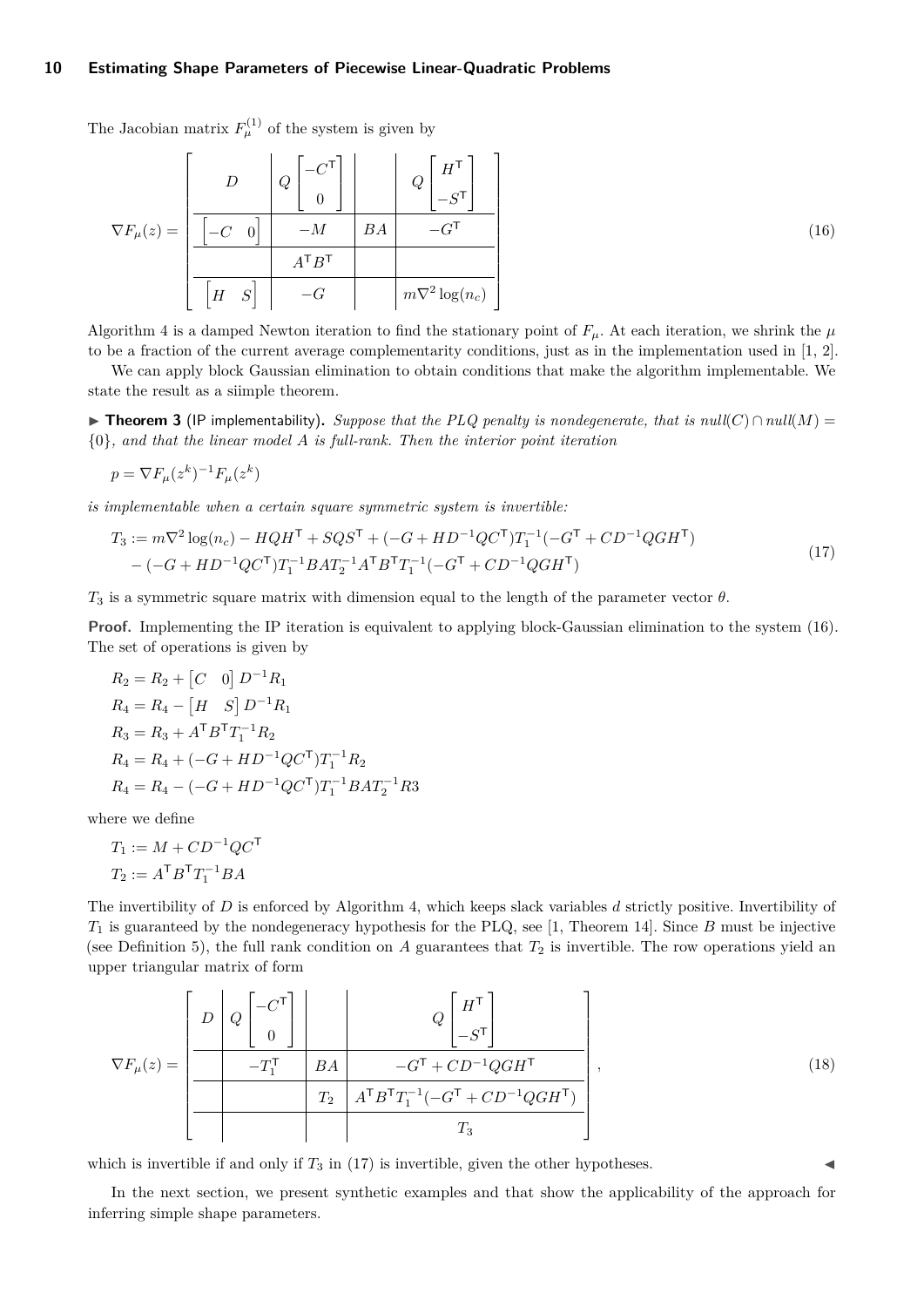<span id="page-10-0"></span>**5 Synthetic Data Experiments**

We illustrate the approach using a linear regression example. Consider a regression problem over the quantile Huber family (Figure [1\)](#page-1-0) for a data set contaminated by asymmetric errors and outliers. The *τ* parameter controls slope of the penalty, while  $\kappa$  is the robustness threshold. We want to fit the regression model x as well as obtain the correct parameters *τ* and *κ*.

When  $\kappa > 0$  in quantile Huber,  $\rho(x;\theta)$  is smooth, and we can use the PALM algorithm from Section [4.1.](#page-6-5) The quantile Huber penalty is QS, so we can also apply the proposed IP method from Section [4.2.](#page-7-0) We use both and compare their performance.

The primal form for the quantile Huber penalty is

$$
\rho\left(r; \begin{bmatrix} \tau \\ \theta \end{bmatrix}\right) = \begin{cases} -\tau \kappa r - \frac{(\tau \kappa)^2}{2}, & r < -\tau \kappa \\ \frac{1}{2}r^2, & r \in [-\tau \kappa, (1-\tau)\kappa] \\ (1-\tau)\kappa r - \frac{((1-\tau)\kappa)^2}{2}, & r > (1-\tau)\kappa. \end{cases}
$$
\n(19)

<span id="page-10-2"></span>We must choose a parametrization in terms of  $\theta$ . One option is to take  $\theta = [\tau, \kappa]^T$ . But this parametrization violates assumptions of both first- and second-order approaches in Section [4.](#page-6-0) Indeed, ∇*θρ*(*r*; *θ*) would not have a global Lipschitz constant, which is not valid for PALM. Neither could we write [\(13\)](#page-8-0) using affine functions of *θ*. Looking carefully at [\(19\)](#page-10-1), we instead choose  $\theta_1 = \tau \kappa$ ,  $\theta_2 = \tau (1 - \kappa)$ . These new parameters must be non-negative.

<span id="page-10-1"></span>

| $[\tau_t, \kappa_t]$ | $[\tau^*,\kappa^*]$ | $r(x^*)$ | $r(x_{LS})$ | $r(x_M)$ |
|----------------------|---------------------|----------|-------------|----------|
| [0.1, 1.0]           | [0.09, 1.17]        | 0.14     | 0.41        | 0.26     |
| [0.2, 1.0]           | [0.20, 1.07]        | 0.10     | 0.16        | 0.13     |
| [0.5, 1.0]           | [0.50, 0.95]        | 0.08     | 0.12        | 0.09     |
| [0.8, 1.0]           | [0.81, 1.04]        | 0.09     | 0.19        | 0.11     |
| [0.9, 1.0]           | [0.91, 1.17]        | 0.12     | 0.38        | 0.36     |

**Table 2** Joint inference of the shape and model parameters for the quantile Huber loss. Columns 2 and 3 show results for proposed method.  $r(x) = ||x - x_t|| / ||x_t||$  denotes relative error. Column 2 contains *τ, κ* estimated using joint optimization (compare to ground truth simulation parameters in column 1) solved by the proposed IP algorithm with KKT tolerance set to  $10^{-6}$ . Column 3 shows relative error of the new estimate; compare to Columns 4 and 5, which are relative errors for LS and minimum 1-norm estimates.

The primal objective can be written as

 $\min_{x,\theta\geq 0} \rho(Ax-y;\theta) + m \log[n_c(\theta)],$ 

where  $A \in \mathbb{R}^{m \times n}$  is the design matrix (always random Gaussian),  $x \in \mathbb{R}^n$  is the model parameter vector, and  $y \in \mathbb{R}^m$  is the observed data vector contaminated by outliers. From Theorem [1,](#page-4-5)  $n_c(\theta)$  is  $\mathcal{C}^2$  smooth. From Theorem [2,](#page-5-0) the objective in  $\theta$  is the sum of a concave term  $\rho(Ax - y; \theta)$  and a convex term  $m \log[n_c(\theta)]$ . The joint problem in  $(x, \theta)$  is nonconvex, but both first- and second-order methods from Section [4](#page-6-0) can be applied.

#### **5.1 Shape-Optimized Quantile Huber vs. Least Square and LAD**

We generate synthetic data with  $m = 1000$  and  $n = 50$ . The measurement errors are sampled from quantile Huber distributions, to verify that the approach is able to recover 'ground truth' values for  $(\tau, \kappa)$  parameters. We denote ground truth parameters as  $x_t$ ,  $\tau_t$ ,  $\kappa_t$ , while  $x^*$ ,  $\tau^*$ ,  $\kappa^*$  are the solutions obtained by solving [\(7\)](#page-4-2). We provide two reference solutions: *xLS* is the least square solution, and *x<sup>M</sup>* is the solution obtained by solving  $\|Ax - b\|_1$ . For each  $\kappa$  and  $\tau$  setting, we run the simulation 10 times, and show the average of the results in Table [2.](#page-10-2) Results shown are obtained by the IP method.

The maximum likelihood formulation correctly recovers the shape parameters  $(\theta, \tau)$ . Moreover, the solution *x* <sup>∗</sup> obtained from the self-tuned regression is always better compared to reference solutions, and the improvement increases as measurement errors become more biased  $(\tau \text{ close to } 0 \text{ or to } 1)$ .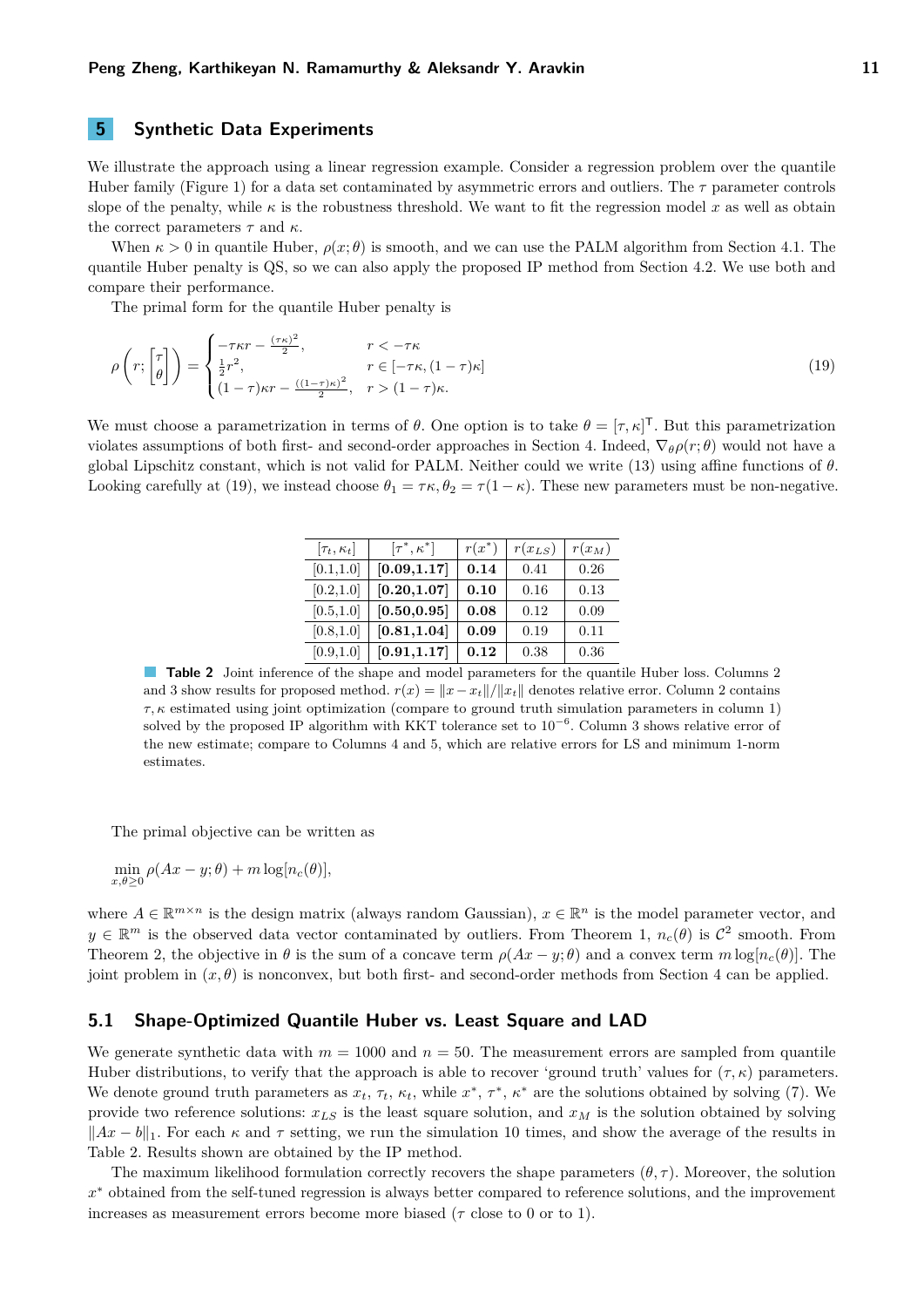<span id="page-11-0"></span>

| $\boldsymbol{m}$ | $\overline{n}$ | $\vert$ PALM: Time(s)/#iter $\vert$ IP: Time(s)/#iter $\vert f^*_{\rm PALM} - f^*_{\rm IP} \vert$ |          |            |
|------------------|----------------|---------------------------------------------------------------------------------------------------|----------|------------|
| 100              | 50             | 4.12/96                                                                                           | 3.11/15  | $7.25e-12$ |
| 500              | 50             | 5.24/197                                                                                          | 4.86/16  | 1.38e-08   |
| 1000             | 50             | 5.97/112                                                                                          | 11.68/14 | $1.52e-08$ |
| 2000 100         |                | 11.41/129                                                                                         | 69.85/16 | $1.30e-08$ |
| 2000 200         |                | 22.72/225                                                                                         | 72.89/16 | $9.61e-08$ |
| 2000 500         |                | 66.30/394                                                                                         | 87.85/18 | 3.86e-08   |

<span id="page-11-1"></span>**Table 3** Timing comparison (in seconds) of PALM and IP for the quantile Huber family. Columns 2 and 3 show total run time and number of iterations of PALM and IP; column 3 plots difference in final objective values. IP finds lower objectives, but PALM is faster for larger problems. A large-scale implementation of IP that uses iterative methods in each iteration would help with the scaling issues.



**Figure 5** Convergence history (iterations) for PALM (green) and interior point method (blue). The experiment shown is for  $\tau = 0.1, \kappa = 1$ . This behavior is representative; in particular the proposed IP method converges in fewer than 20 iterations in all cases.

# **5.2 PALM vs. IP for Penalty Optimization**

We also compared the performance of PALM and IP over  $m \in \{100, 500, 1000, 2000\}$  and  $n \in \{50, 100, 200, 500\}$ , for both iterations and run time. The results are shown in Figure [5](#page-11-1) and Table [3.](#page-11-0) From Table [3,](#page-11-0) IP converges within 20 iterations independently of problem dimension. However, the total run time exceeds PALM as the problem size increases. This issue can be mitigated by implementing iterative solvers with pre-conditioners; which would be particularly valuable for nonsmooth *ρ*, where PALM cannot be applied. However, this effort is outside the scope of the paper.

<span id="page-11-2"></span>

| m    | $\boldsymbol{n}$ | x only: Time $(s)/\#iter$ | Joint: $Time(s)/\#iter$ | $[\kappa^*, \tau^*]$ | $Cross-Val Time(s)$ | $[\kappa_{CV}, \tau_{CV}]$ |
|------|------------------|---------------------------|-------------------------|----------------------|---------------------|----------------------------|
| 100  | 50               | 24.57/4008                | 16.98/2198              | [0.50, 1.28]         | 585.12              | [0.5, 1.5]                 |
| 500  | 50               | 4.13/430                  | 7.31/386                | [0.53, 1.03]         | 309.96              | [0.5, 1.0]                 |
| 1000 | 50               | 3.78/202                  | 7.58/224                | [0.49, 1.00]         | 349.00              | [0.5, 1.0]                 |
| 2000 | 100              | 14.22/219                 | 19.79/255               | [0.49, 1.02]         | 1026.92             | [0.5, 1.0]                 |
| 2000 | 200              | 29.20/388                 | 42.67/513               | [0.49, 1.04]         | 2315.02             | [0.5, 1.0]                 |
| 2000 | 500              | 158.32/1025               | 202.23/1261             | [0.52, 1.20]         | 7477.29             | [0.5, 1.0]                 |

**Table 4** Column 3 shows time (s)/iterations for gradient descent on a single instance of the quantile huber problem. Columns 4 and 5 show the time/iterations for PALM for the joint problem over (*x, θ*) and resulting estimates of  $(\kappa, \tau)$ . Columns 6 and 7 shows the time and estimates obtained by a  $5 \times 5$ grid search over  $(\kappa, \tau)$ . Penalty optimization finds good estimates very quickly relative to the baseline. Grid search takes an order of magnitude more time.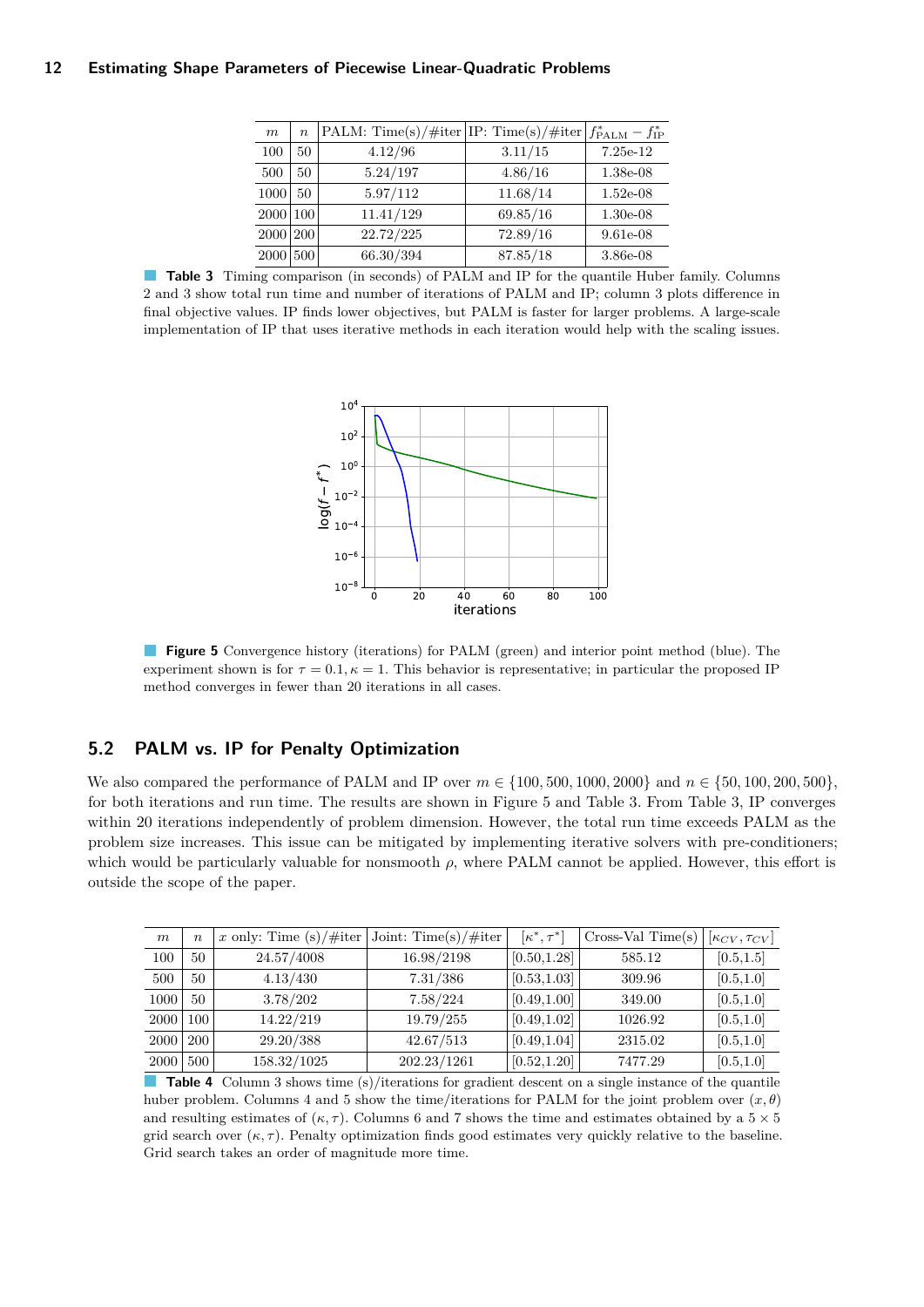## **5.3 Penalty Optimization vs. Grid Search**

Finally, we compared the run time and shape parameter estimates for the quantile Huber family with a grid search method. We construct a  $5 \times 5$  grid over  $\tau \in [0.1, 0.2, 0.5, 0.8, 0.9]$  and  $\kappa \in [0.1, 0.5, 1.0, 1.5, 1.9]$ , split the data into training and validation sets (80% and 20%) and pick the parameter that performs the best over validation data. We also provide the run time for a single instance evaluation with fixed  $\theta$  (using gradient descent) as a baseline comparison.

Results are shown in Table [4.](#page-11-2) From the table we can see that both methods find good estimates of the shape parameters. However, grid search clearly suffers form the 'curse of dimensionality' even at dimensionality 2, as it takes approximately 20 times longer to complete.

## <span id="page-12-0"></span>**6 Real Data Example**

In this section, we consider large-scale examples, developing approaches for using 'self-tuning' penalties for robust principal component analysis (RPCA). RPCA has applications to alignment of occluded images [\[24\]](#page-14-20), scene triangulation [\[32\]](#page-14-21), model selection [\[13\]](#page-14-22), face recognition [\[29\]](#page-14-23) and document indexing [\[12\]](#page-14-24). We develop a self-tuning background separation approach. Given a sequence of images  $(\text{Campus dataset})^1$ , our goal is to separate the moving objects from the background. We pick 202 images from the data set, convert them to grey scale and reshape them as column vectors of matrix  $Y \in \mathbb{R}^{20480 \times 202}$ . We model the data *Y* as the sum of low rank component *L* and sparse noise *S*; we expect moving objects to be captured by *S*.

We take advantage of the fact that RPCA is equivalent to regularized Huber regression [\[15\]](#page-14-25):

$$
\min_{L,S} \frac{1}{2} \|L + S - Y\|_{F}^{2} + \kappa \|S\|_{1} + \lambda \|L\|_{*}
$$
\n
$$
= \min_{L} \rho_{\kappa}(Y - L) + \lambda \|L\|_{*}.
$$
\n(20)

We introduce parameter  $\sigma$  for the Huber penalty to automatically estimate the right scale of the residual. The joint  $(\kappa, \sigma)$  parametrization is given by

$$
\rho(r; [\kappa, \sigma]) = \begin{cases} \kappa |r|/\sigma - \kappa^2/2, & |r| > \kappa\sigma \\ r^2/(2\sigma^2), & |r| \leq \kappa\sigma. \end{cases}
$$

We then model the low rank component as  $L = U^{\mathsf{T}}V$ , where  $U \in \mathbb{R}^{k \times m}$  and  $V \in \mathbb{R}^{k \times n}$ . The resulting self-tuning RPCA formulation is given by

$$
\min_{U,V,\kappa>0,\sigma>0} \sum_{i,j} \rho(\langle U_i,V_j\rangle-Y_{i,j};[\kappa,\sigma])+mn\log[n_c([\kappa,\sigma])].
$$

<span id="page-12-1"></span>We solve the problem with PALM, obtaining the result in Figure [6\(](#page-13-6)b). As the optimization proceeds, *κ* and *σ* decrease to 0 with a fixed ratio *α* = *κ/σ*. The self-tuning Huber becomes the scaled 1-norm, recovering the original RPCA formulation [\[12\]](#page-14-24). The result in Figure [6\(](#page-13-6)b) is an improvement over the result with initial  $(\kappa, \sigma)$ values shown in Figure [6\(](#page-13-6)a).

| Joint: Time $(s)/\#$ iter | Simple: Time $(s)/\#$ iter |
|---------------------------|----------------------------|
| 203.11/200                | 126.72/200                 |
| 210.74/200                | 107.24/200                 |

**Table 5** Runtime comparison for self-tuning Huber RPCA (Joint) v.s. single Huber RPCA with fixed  $(\kappa, \sigma)$  parameters (Simple). We fix number of iterations to be 200.

As in the Section [5,](#page-10-0) we compared the run time of solving the joint (self-tuning) problem with solving a single instance of RPCA. The results are shown in Table [5.](#page-12-1) In this case, the extended self-tuning problem *twice the run time* compared to a single instance. Cross-validation, grid-search and black-box optimization typically require multiple solutions of the original optimization problem to find good parameter values.

<sup>1</sup> Publicly available at <http://vis-www.cs.umass.edu/~narayana/castanza/I2Rdataset/>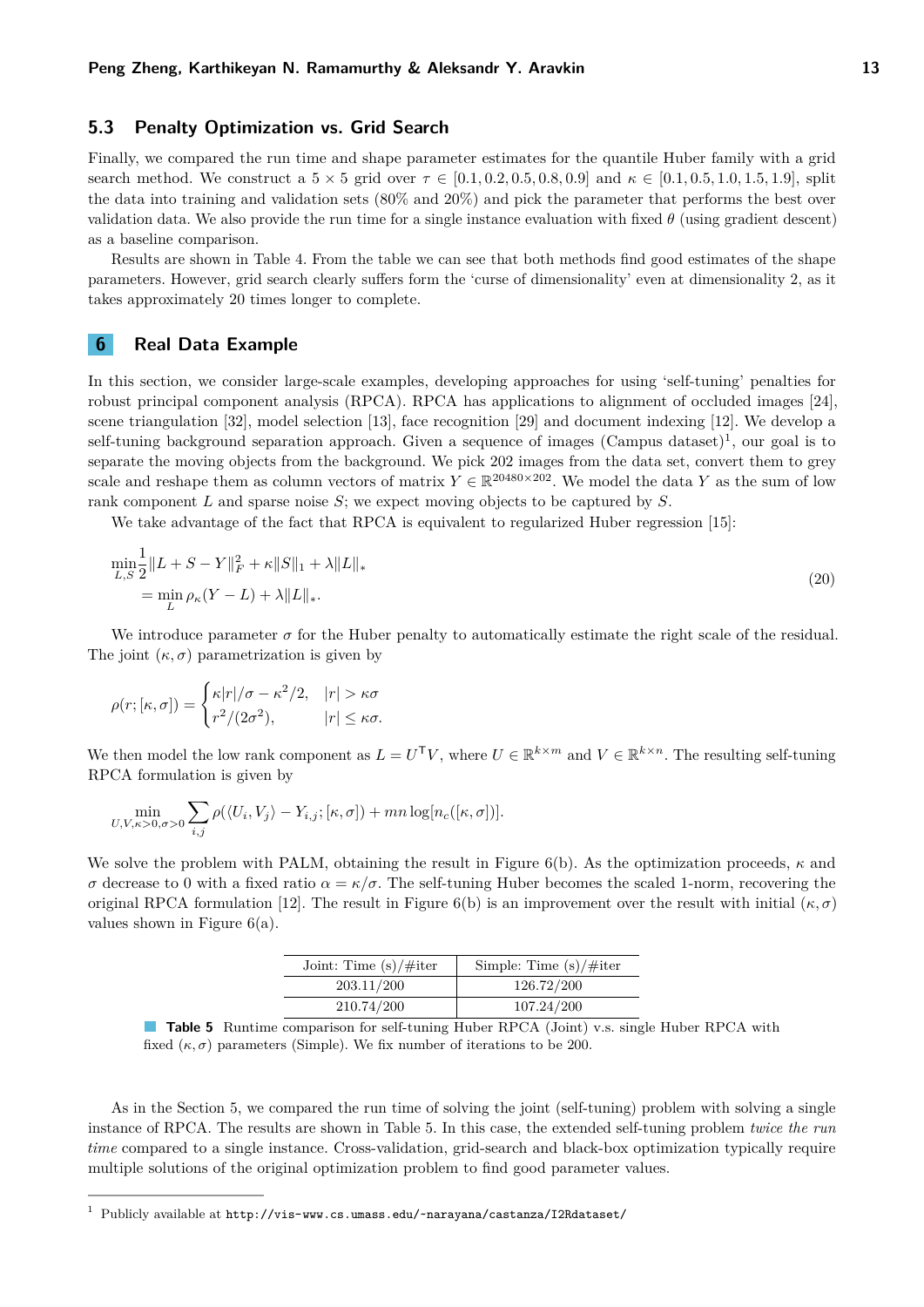<span id="page-13-6"></span>



(a) Huber with  $\kappa = 0.002$ ,  $\sigma = 1$ . (b) Self-tuned Huber, initial:  $\kappa = 0.002$ ,  $\sigma = 1$ .

**Figure 6** RPCA background separation: we optimize over parameters as well as the foreground and background. The separation is better as a result of the joint optimization.

## **7 Discussion**

 $\zeta$ 

In this paper we developed a simple approach that extends a regression problem using PLQ penalties to also infer unknown shape constraints. We used the statistical interpretation of the PLQ penalty to introduce an additional term that relates shape constraints to a normalization constant.

Many existing algorithms can be brought to bear on the extended problem. For smooth penalties, the PALM algorithm was quite useful in both synthetic and real examples, particularly for large-scale problems. We also developed an interior point method for the PLQ class, that uses conjugate representations of such penalties to solve an augmented saddle point system.

The approach offers several interesting avenues for future research. The nonconvex coupling between convex PLQ penalties and their shape parameters is interesting, and finding conditions when the approach is guaranteed to work in general is an open question. The maximum likelihood criterion itself is just one approach, and may have limitations as the number of shape parameters grows with respect to the data. Characterizing these limitations and trying alternatives (such as marginal likelihood) is also left to future work.

#### **References**

- <span id="page-13-0"></span>**1** Aleksandr Y. Aravkin, James V. Burke, and Gianluigi Pillonetto. Sparse/robust estimation and kalman smoothing with nonsmooth log-concave densities: Modeling, computation, and theory. *Journal of Machine Learning Research*, 14:2689–2728, 2013.
- <span id="page-13-5"></span>**2** Aleksandr Y Aravkin, James V Burke, and Gianluigi Pillonetto. Generalized system identification with stable spline kernels. *SIAM Journal on Scientific Computing*, 40(5):B1419–B1443, 2018.
- <span id="page-13-4"></span>**3** Aleksandr Y Aravkin, Dmitriy Drusvyatskiy, and Tristan van Leeuwen. Efficient quadratic penalization through the partial minimization technique. *IEEE Transactions on Automatic Control*, 63(7):2131–2138, 2017.
- <span id="page-13-3"></span>**4** Aleksandr Y Aravkin and Tristan Van Leeuwen. Estimating nuisance parameters in inverse problems. *Inverse Problems*, 28(11):115016, 2012.
- <span id="page-13-1"></span>**5** Sylvain Arlot, Alain Celisse, et al. A survey of cross-validation procedures for model selection. *Statistics surveys*, 4:40–79, 2010.
- <span id="page-13-2"></span>**6** Hédy Attouch, Jérôme Bolte, Patrick Redont, and Antoine Soubeyran. Proximal alternating minimization and projection methods for nonconvex problems: An approach based on the kurdyka-łojasiewicz inequality. *Mathematics of operations research*, 35(2):438–457, 2010.